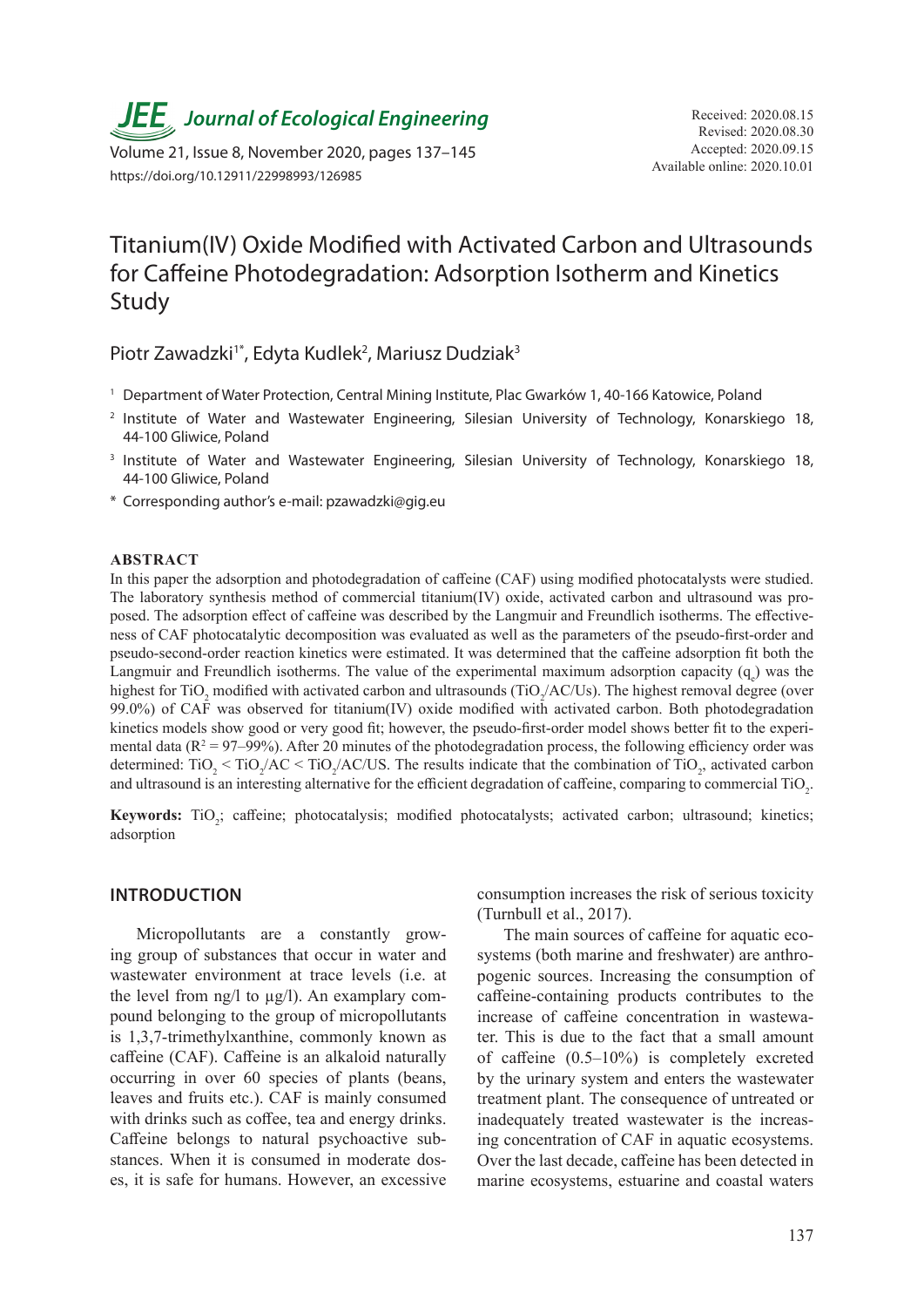and water inflows at relatively low levels from  $\leq$  2.0 ng/l to 5.0 µg/l (Rodriguez et al., 2012).

The presence of micropollutants such as caffeine in the environment determines that the development of new treatment technologies is justified. Advanced oxidation processes (AOPs) are one of such technologies that are of great interest nowadays. AOPs are highly efficient novel methods that accelerate the oxidation and the degradation of a wide range of organic and inorganic substances that are resistant to the conventional treatment methods (Deng & Zhao 2015). The common feature of AOPs is the production of the OH• radicals. The mechanism of generating radicals depends on the sort of AOPs technique. Heterogeneous photocatalysis is an example of the AOPs technology, in which the titanium dioxide  $(T_1O_2)$ photocatalyst is used. Photocatalytic oxidation process combines UV irradiation at a wavelength of  $\lambda \le 400$  nm with a catalyst (e.g. TiO<sub>2</sub>, CdS, ZnO). This study focusing on titanium(IV) oxide. From a practical point of view, improving the properties of semiconductors has gained particular interest. Therefore, many scientific papers are focused on the modification of  $TiO_2$  (Wang et al., 2018; Hunge et al., 2020; Zawadzki, 2020).

Ultrasonic modification technology is a safe, simple and efficient method for potential use in water and wastewater treatment. Ultrasound improves the  $TiO<sub>2</sub>$  activity, increases the specific surface area, thus better adsorption of  $TiO<sub>2</sub>$  on the activated carbon surface can be achieved (Chu et al., 2017; Lee et al., 2017). In turn, activated carbon is a commonly used adsorbent in water and wastewater technology. It has decent quality for a low price (10–12 \$/kg), it is non-toxic, provides a high specific surface  $(S<sub>BET</sub>$  about 2500 m<sup>2</sup>/g) and is a support for  $TiO_2$  particles (Pereira et al., 2019). The applied modification method (activated carbon and ultrasound) is not cost consuming and does not require large number of expensive chemical reagents, which is the basis of the principles of green chemistry. Short modification time and simplicity is the advantage of this technology. Due to its simplicity, it can be used in water or wastewater treatment plants.

Titanium(IV) oxide was chosen as the base material for modification. It is non-toxic and stable compared to other catalysts, e.g. ZnO or CdS. However, it still needs to be modified to improve its properties. A modified photocatalyst should be characterized by better performance than the raw material. The advantages of modified photocatalysts include: higher sorption capacity; stability at variable pH; better pollutants degradation; visible light activity; facilitated post-process recovery (Xing et al., 2016).

Therefore, in this study, the adsorption isotherm and reaction kinetics towards caffeine degradation on modified photocatalysts were determined. The assessment of factors affecting the adsorption and photocatalytic degradation was also conducted.

# **MATERIALS AND TEST METHODOLOGY**

# **Materials**

The caffeine model solutions were prepared by dissolving analytical standard of caffeine with >98% of purity purchased from Sigma-Aldrich (Poznań, Poland) in deionized water. The pH of the model solution was adjusted with 0.1 mol/l HCl or 0.1 mol/l NaOH and monitored using the Elmetron CPC-511 pH-meter (Zabrze, Poland). The conductivity of the model solutions was 0.2 mS/cm. In order to maintain constant ionic strength, the model solutions contained 0.01 mol/l of  $\text{NaNO}_3$ .

The commercial titanium dioxide  $TiO<sub>2</sub>-P25$ (anatase/rutile =  $80/20$ ) was selected as the base material for the modification of photocatalysts. The material was obtained from Evonik Degussa GmbH (Germany). Photocatalysts were modified using commercial, powdered activated carbon CWZ-30 by Gryfskand (Gryfino, Poland). The specification of  $TiO<sub>2</sub>$  and activated carbon is shown in Table 1.

**Table 1.** Physicochemical characteristics of  $TiO<sub>2</sub>$  and activated carbon

| Symbol     | Origin                           | Surface area $S_{\text{ref}}$ [m <sup>2</sup> /g] | Particle size [nm] | Granulation [%] | Density $\left[\frac{q}{cm^3}\right]$ |
|------------|----------------------------------|---------------------------------------------------|--------------------|-----------------|---------------------------------------|
| $TiO2-P25$ | Evonik Degussa<br>GmbH (Germany) | $50.0 \pm 15.0$                                   | 21.0               |                 | 4.26                                  |
| $CWZ-30$   | Gryfskand (Gryfino,<br>Poland)   | 1134.0                                            |                    | 90.0            | $0.28 - 0.36$                         |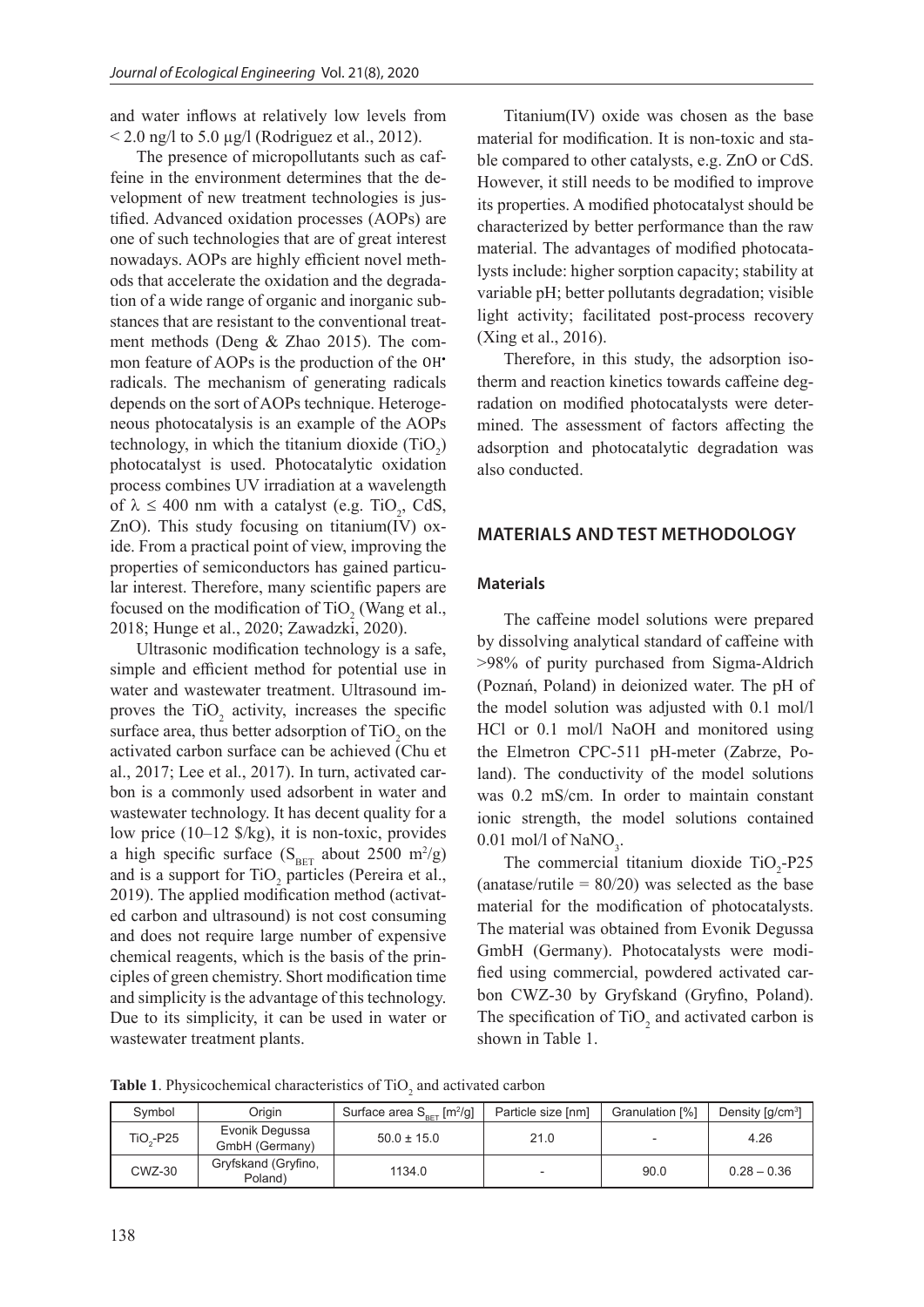## **Synthesis of photocatalysts samples**

The photocatalyst samples were prepared based on commercial titanium(IV) oxide and powdery activated carbon (AC). In order to modify the  $TiO<sub>2</sub>$  samples, a hybrid method of preparation based on mechanical mixing, calcination and ultrasound irradiation has been applied. In the first stage of preparation, a  $TiO_2$ -AC mixture in deionized water (85:15, w/w) was prepared. The suspension was stirred for 30 minutes in a dark at room temperature. The  $\text{TiO}_2/\text{AC}$  photocatalysts  $(TiO<sub>2</sub>$  modified with activated carbon) were prepared as follows: the mixture of  $TiO_2$ -AC was calcined in a CHEMLAND muffle furnace at 300°C for 8 hours. Hereby, the  $TiO_2/AC$  precursors were obtained. The TiO<sub>2</sub>/AC/Us photocatalysts (TiO<sub>2</sub> modified with activated carbon and ultrasound) were prepared as follows: the mixture of  $TiO_2$ -AC was subjected to ultrasound irradiation in an ultrasonic washer for one hour at 30°C using 50% of the device output power. The process was carried out in the dark. An IS-1K ultrasonic cleaner (InterSonic, Poland) was used with a 50 Hz operating frequency and a power density of 5 W/cm<sup>2</sup> . The device has the ability to work at temperatures up to 80°C and smooth power regulation in the range of 10 to 100%. Then, a TiO<sub>2</sub>-AC mixture irradiated with ultrasound was calcined in a CHEM-LAND muffle furnace at 300°C for 8 hours. This catalyst was denoted as  $TiO_2/AC/Us$ , where 'Us' means modified by ultrasound.

#### **Instruments and analytical methods**

Caffeine was determined using GC-MS-EI chromatographic analysis coupled with a mass detector by Perlan Technologies (Warsaw, Poland). The device was equipped with a 5  $SLB^{TM}$ – 5 ms capillary chromatography column with the dimensions of 30.0 m x 0.25 mm x 0.25  $\mu$ m by Sigma-Aldrich (Poznań, Poland). The column heater was programmed in the temperature range from 80 to 300°C. The stove worked for eight minutes at 80°C. Then, for five minutes, the temperature was increased by 10°C/min to 300°C. Helium (flow 1.1 ml/ min) was used as the carrier phase. The samples of 1 μl volume were injected automatically. The samples with the volume of 20 cm3 were separated from the photocatalyst particles using a filtration apparatus connected to a vacuum pump by AGA Labor (Warsaw, Poland). A chromatographic analysis was preceded by Solid Phase Extraction (SPE). The extraction process was carried out on Supelclean<sup>TM</sup> ENVI-18 columns. The columns were filled with a silica gel modified with octadecyl groups  $(C_{18})$ . For the conditioning of the column bed,  $5 \text{ cm}^3$  of acetonitrile and methanol were used. The bed was washed with distilled water  $(5 \text{ cm}^3)$ . The compounds adsorbed on the bed were eluted with 3 cm<sup>3</sup> of a mixture of acetonitrile and methanol (60:40, v/v).

## **Isotherm studies**

In order to describe the adsorption effect of caffeine, two adsorption isotherm models, i.e. the Langmuir and Freundlich isotherms were used (Table 2). The Langmuir and Freundlich isotherms were used for the mathematical description of adsorption process (Eqs. 1–4). The Langmuir isotherm model (Eqs. 1–2) assumes that the adsorbate forms a monolayer on the adsorbent's surface and that each site may adsorb a single particle, ignoring interactions between them. The Freundlich isotherm (Eqs. 3–4) describes the adsorption on heterogeneous surfaces and microporous adsorbents.

The isotherm studies were carried out as follows: 0.2 L of a caffeine model solution at a concentration of 0.25–2.0 mg/l was placed in the flask; a catalyst at a concentration of 100.0 mg/l was added and shaken vigorously for 20 minutes. The pH of the model solution was  $6.0\pm0.5$  over

**Table 2**. The equation of isotherms

| Model      | Equation                        |               | Linear form                                                                          |     |  |
|------------|---------------------------------|---------------|--------------------------------------------------------------------------------------|-----|--|
| Langmuir   | $K_L q_m C_e$<br>Чe<br>$+ KLCe$ | $^{\prime}$ 1 | مت<br>◡▵<br>$q_{m}$<br>$q_e$<br>$\mathbf{N}_{\text{L}}$<br>$\mathbf{q}_{\mathbf{m}}$ | (2) |  |
| Freundlich | $q_e = K_F \cdot C_e^n$         | (3)           | $\log q_e = \frac{1}{n} \cdot \log C_e + \log K_F$                                   | (4) |  |

where:  $q_e$  – the mass of the adsorbate per unit weight of adsorbent, mg/g;  $q_m$  – the maximum amount of adsorbate required to form monolayer, mg/g;  $K<sub>L</sub>$  – Langmuir isotherm constant, mg/g;  $C<sub>e</sub>$  – adsorbate concentration in equilibrium, mg/l;  $K<sub>F</sub>$ ,  $n$  – Freundlich isotherm constants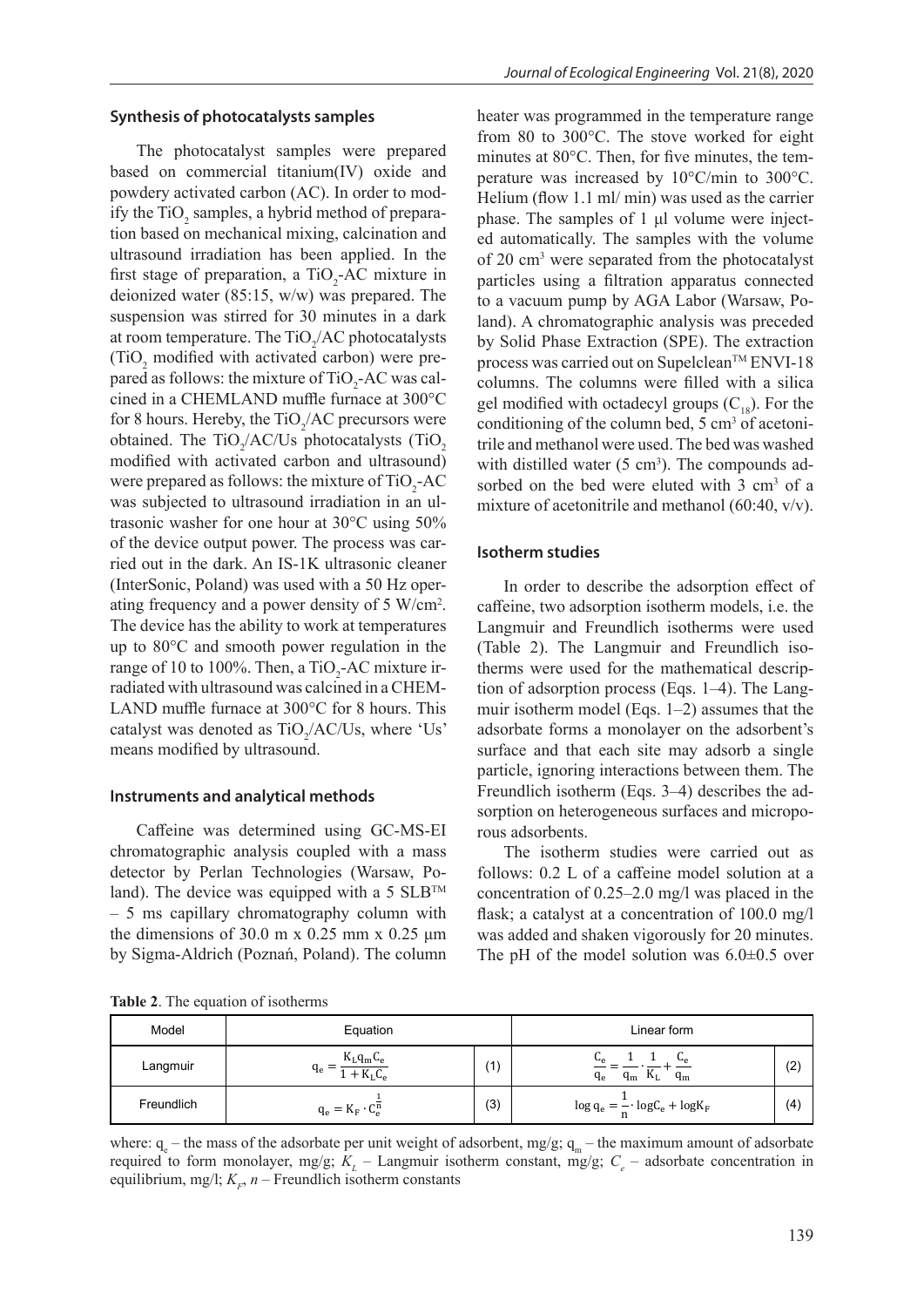the temperature  $T = 298$  K. The process was carried out in a dark.

## **Photocatalysis experiments**

The photodegradation of caffeine was carried out in a Heraeus reactor with a capacity of 0.7 L. The initial concentration of caffeine in the photodegradation tests was 1.0 mg/l. The batch reactor was equipped with a 150W mercury high-pressure lamp. The lamp emits ultraviolet light in the range of 200–580 nm. The UV lamp was placed in a glass jacket cooled by tap water. Therefore, the temperature of reaction solutions was maintained in the range from 20 to 21°C. The batch reactor was placed on a magnetic stirrer to ensure proper mixing of the reaction mixtures. The reactor was equipped with aeration pump with a capacity of  $0.25 \text{ cm}^3$  of air per 1 hour. The dose of the catalysts in the photocatalysis process was 0.1 g/l. Before switching on the radiation source, a 15 minute contact time of adsorption was provided. The adsorption process was carried in the dark. The photodegradation process was carried out continuously for 20 minutes. The samples for the chromatographic analysis were taken at a time intervals of 5 min. All experiments were carried out independently in triplicate.

## **Kinetics studies**

Most of the kinetic studies were performed using the pseudo-first-order kinetics which is fitted to the Langmuir-Hinshelwood (L-H) model. Under ideal conditions, the L-H model can be expressed by Eq. 5 and Eq. 6. Although it is the most commonly used model to describe the rate of pollutants degradation (Asenjo et al., 2013), pseudo-second-order model (Eq. 7 and Eq. 8) were considered. The equation isotherms are shown in Table 3.

# **RESULTS AND DISCUSSION**

#### **Effect of sorption time**

Figure 1 presents the effect of caffeine adsorption on catalysts. Caffeine was removed in the range from 25–50% in 20 min. It can be observed that the maximum adsorption was reached in approx. 15 min for all the catalysts tested. The rate of caffeine uptake onto commercial catalyst surface  $(TiO_2)$  was the most intense in 5 min  $(17%)$ . In the next minutes  $(5-15 \text{ min})$  adsorption degree increased slightly to 25%. Over the next 15 to 20 minutes, the increase in the CAF removal was not significant (less than 0.1%). Thus, equilibrium was attained within 15 min. The adsorption on modified catalysts was different. In fact, the most intense rate of caffeine adsorption was observed up to 10–12 min. After 15 minutes, adsorption almost stopped at 39% and 50% for  $TiO_2/AC$  and  $TiO_2/AC/Us$ , respectively. Therefore, 15 min was chosen as the optimal adsorption time. The 15 min duration time matches with the studies related to the adsorption of other organic pollutants reported by (Shirsath et al., 2013; Li et al., 2018).

Poor caffeine uptake on commercial TiO<sub>2</sub> comparing to modified catalysts is related to its low surface area ( $S<sub>BET</sub> = 50.0 \pm 15.0$  m<sup>2</sup>/g) and the physico-chemical properties of CAF. Caffeine is characterized by high solubility in water (21.6 g/l) and a negative  $logK_{\text{ow}}$  partition coefficient (-0.07). This means that caffeine is poorly adsorbed on adsorbents, which affects its low removal degree.

The  $TiO_2/AC/Us$  material showed the highest CAF adsorption performance. The influence of activated carbon and ultrasonic modification on modified catalysts potential for adsorption was observed. First of all, activated carbon has a high active surface area  $(S<sub>BET</sub> = 1134.0 m<sup>2</sup>/g in$ this study). Bel Hadjltaief et al. (2016) studied

**Table 3**. The equation of kinetics

| Model                | Equation                                     |                | Plot                     |     | References                     |
|----------------------|----------------------------------------------|----------------|--------------------------|-----|--------------------------------|
| Langmuir-Hinshelwood | $\frac{1}{C_{0}}$<br>$=$ $k_1$ t<br>$-\ln ($ | (5)            | $v_{t/}$<br>VS t         | (6) | (Armenise et al., 2013)        |
| Pseudo-second-order  | $-$ = $K_2$<br>$C_{t}/C_{0}$<br>⊾ո           | $\overline{ }$ | $\frac{1}{C_t/C_0}$ VS t | (8) | (Marcinkowski et al.,<br>2014) |

where:  $C_t$  – concentration at time t, mg/l;  $C_0$  – initial concentration, mg/l;  $k_1$  – pseudo-first-order rate constant;  $k_{2}$  – pseudo-second-order rate constant.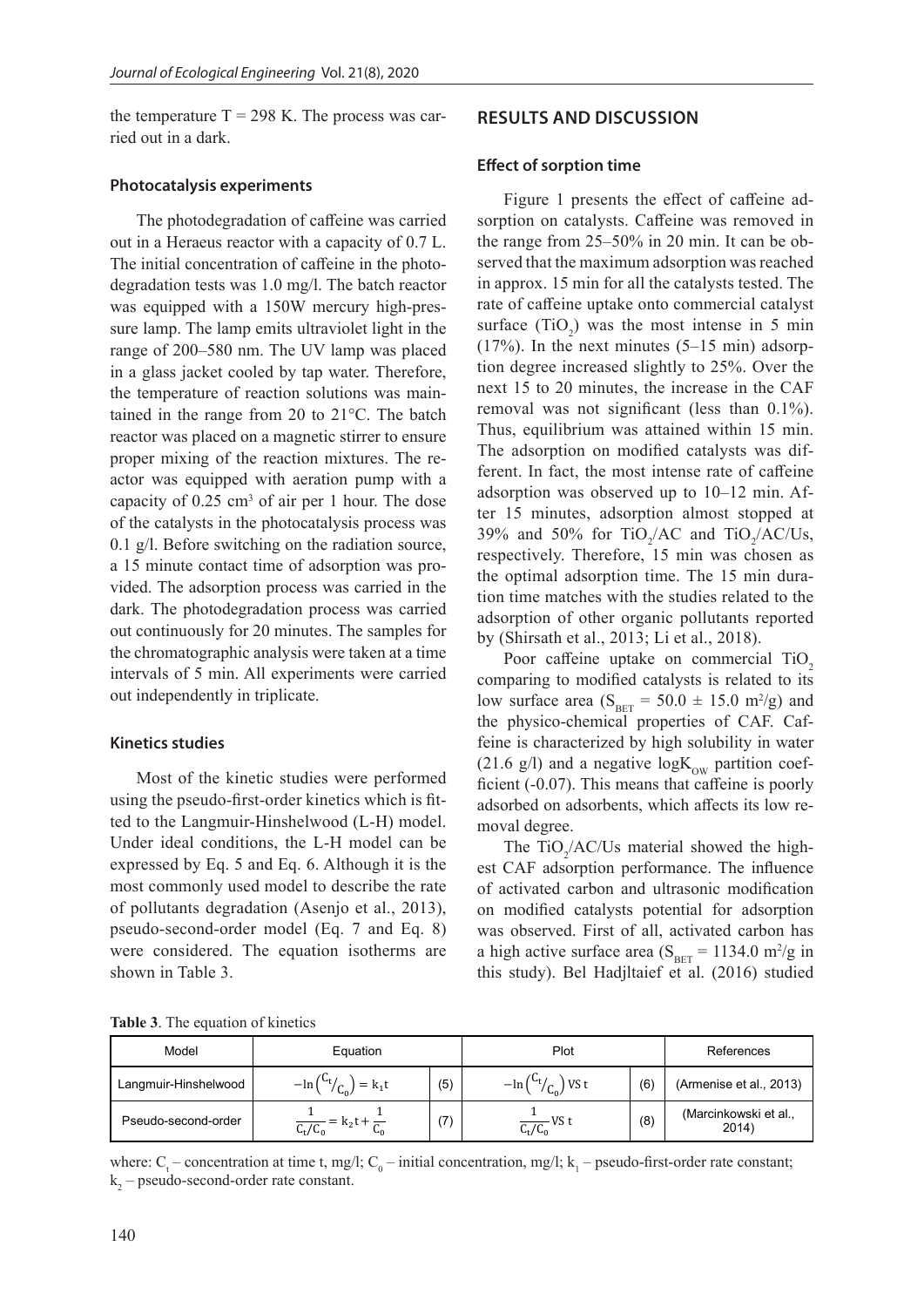

Fig. 1. Influence of sorption time on caffeine removal. Conditions:  $TiO_2$  dosage  $= 0.1$  g/l; caffeine concentration  $= 1.0$  mg/l; pH  $= 6.0 \pm 0.5$ 

the effect of activated carbon on the increase of catalyst surface. The authors modified the surface of titanium(IV) oxide by means of activated carbon, which increased the TiO<sub>2</sub> active surface area to 420 m<sup>2</sup>/g. Afterwards, ultrasonic radiation increased the active surface area by dispersing the solid phase of  $TiO<sub>2</sub>$ . Furthermore, the surface of the modified  $TiO<sub>2</sub>$  was activated by ultrasound, leading to higher adsorption potential of pollutants, which was confirmed by Bulychev (2019).

# **Effect of caffeine concentration**

Figure 2 shows the adsorption isotherm of caffeine at 298 K. On the basis of the obtained results, adsorption isotherm was classified by fitting them to the isotherm classification system. The shape of isotherms is the first experimental tool to investigate the nature of a particular adsorption phenomenon. The isotherm classification system presented by Sing (1985) divides the shape of isotherms on six general types. More detailed system of isotherm classification divides all isotherms into four main classes (18 shapes of isotherms) (Giles et al., 1960). A simplified classification system was taken into account. The obtained isotherms are of type I. This means that as the adsorbent pores are filled, the caffeine particles find harder a vacant site to adsorb. Thus, the identified isotherm shapes are the most common, two wellknown equations isotherms, i.e. Langmuir and Freundlich could be applied (Ghosh et al., 2019).

Additionally, the values of the experimental maximum adsorption capacity  $(q_e)$  were determined (Fig. 2). The maximum adsorption capacity of  $TiO<sub>2</sub>$  is similar to those reported by Janus et al. (2011). The modified catalysts showed the highest adsorption capacity compared to commercial titanium dioxide. The adsorption capacity depends, among others on the modification



**Fig. 2.** Effect of caffeine concentration on maximum adsorption capacity. Conditions: TiO<sub>2</sub> dosage = 0.1 g/l; caffeine concentration = 1.0 mg/l; time = 15 min; T = 298 K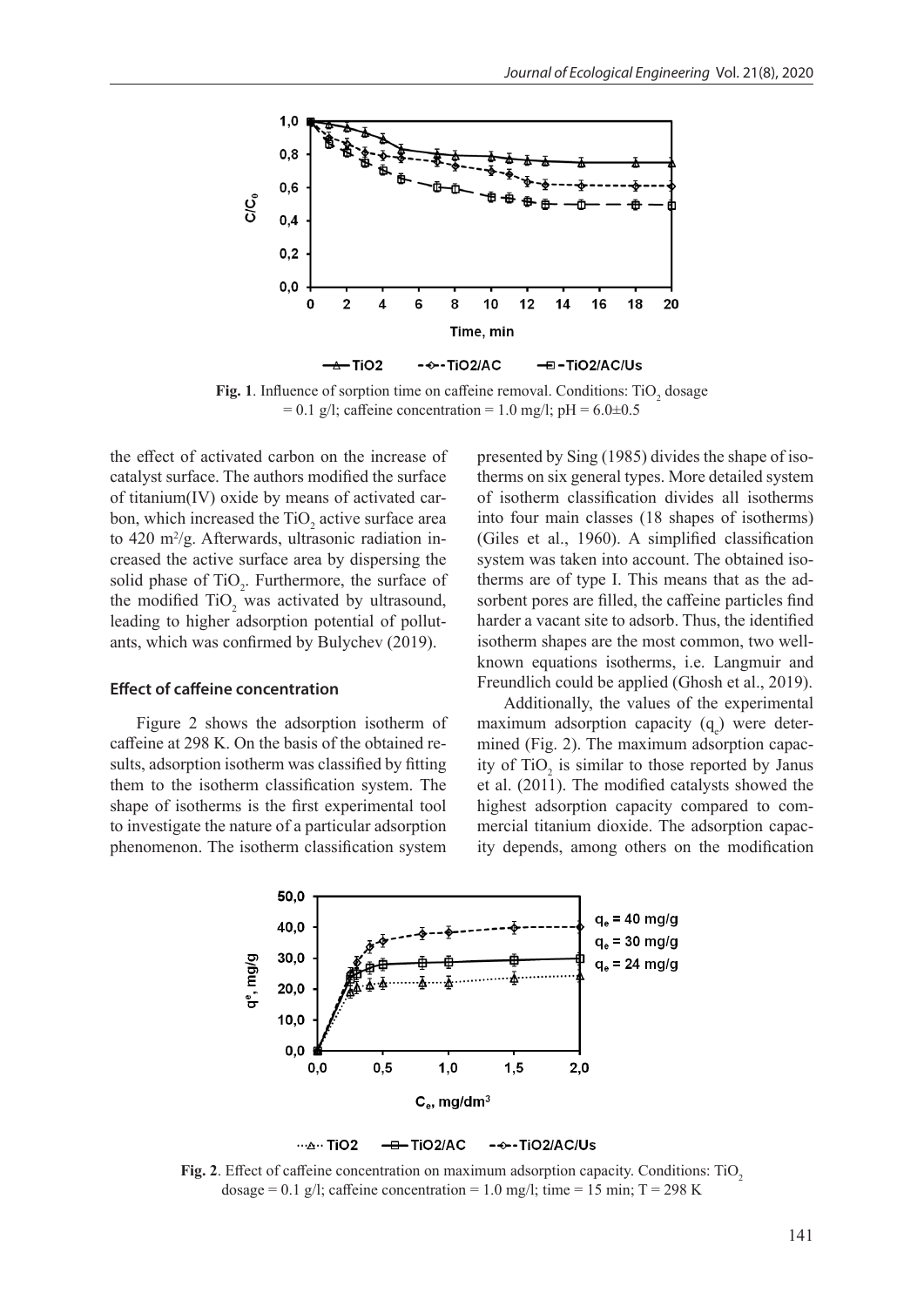| <b>Isotherm</b> | Parameter | TiO,            | TiO./AC         | TiO./AC/Us      |
|-----------------|-----------|-----------------|-----------------|-----------------|
|                 | $a_m$     | $0.56 \pm 0.04$ | $1.80 + 0.02$   | $1.67 \pm 0.04$ |
| Langmuir        |           | $6.06 \pm 0.07$ | $0.91 \pm 0.03$ | $0.52 \pm 0.02$ |
|                 | $R^2$     | $0.90 \pm 0.02$ | $0.95 \pm 0.02$ | $0.99 + 0.01$   |
|                 | n         | $0.72 \pm 0.03$ | $1.47 \pm 0.04$ | $1.04 \pm 0.02$ |
| Freundlich      | $n_F$     | $0.37 \pm 0.02$ | $0.73 \pm 0.02$ | $0.74 \pm 0.02$ |
|                 | $R^2$     | $0.94\pm0.02$   | $0.95 \pm 0.03$ | $0.99 + 0.01$   |

**Table 4**. Langmuir and Freundlich isotherm parameters

method. For example, Jafari et al. (2016) produced an elemental carbon-modified TiO<sub>2</sub> at various temperatures. Carbonization at 300°C caused an increase in the maximum adsorption capacity by more than 4 times. This study found that the activated carbon-ultrasonic-modified titanium dioxide performs better adsorption potential than the commercial  $TiO_2$ . The  $TiO_2/AC/Us$  catalyst proved to be the best adsorption material for caffeine ( $q_e = 40$  mg/g).

## **Langmuir and freundlich isotherm studies**

Table 4 shows the Langmuir and Freundlich parameters. Langmuir parameter  $K<sub>L</sub>$  indicates the adsorption conditions: unfavourable when  $K_L > 1$ , linear when  $K_{\text{L}} = 1$ , favourable when  $0 \le K_{\text{L}} \le 1$ , and irreversible when  $K_L = 0$  (Ayawei, 2017). Freundlich parameter  $n$  in the range within  $1-10$  shows favourable adsorption (Fierro et al., 2008). A high correlation was found between experimental data and linear isotherms. The correlation coefficient *R2* showed good or very good fit of the experimental data  $(R^2 \text{ ranged from } 90\% \text{ to } 99\%).$  It was found that the Freundlich isotherm fit the caffeine adsorption onto pure  $\text{TiO}_2$  ( $R^2 = 94\%$ ). Furthermore, the adsorption conditions for Langmuir isotherm are

unfavourable  $(K_L > 1)$ . Both Langmuir and Freundlich isotherms fit the caffeine adsorption data onto modified photocatalysts. The  $R_2$  values are very close to 1 (i.e. 99% for  $TiO_2/AC/Us$ ) and adsorption conditions (*n*) are higher than 1.

#### **Photodegradation study**

In order to determine the photocatalytic activity of the prepared catalysts, a photodegradation study and a kinetics study were carried out. As shown in Fig. 3, the removal of caffeine is time-dependent. The time period from -15 to 0 means adsorption process. A 15 min contact time was selected according to preliminary studies (section 3.1). The implementation of UV radiation ("0" time of the process) has started the photodegradation process. The photocatalytic degradation of caffeine was carried out for 20 min. At the end of 20 min of the reaction, the caffeine degradation was approximately 60% for pure  $TiO<sub>2</sub>$ , 82% for  $TiO<sub>2</sub>/AC$ and 95% for  $TiO_2/AC/Us$ . Thus, this indicates the synergistic effect between activated carbon and ultrasound. Similar results were reported by Khani et al. (2019). The authors synthesized the catalysts modified with ultrasound. These materials were up to 50% more active than conventional  $TiO<sub>2</sub>$ .





**Fig. 3**. Photodegradation of caffeine. Conditions:  $TiO_2$  dosage = 0.1 g/l; sorption time = 15 min;  $pH = 6.0 \pm 0.5$ ; T = 298 K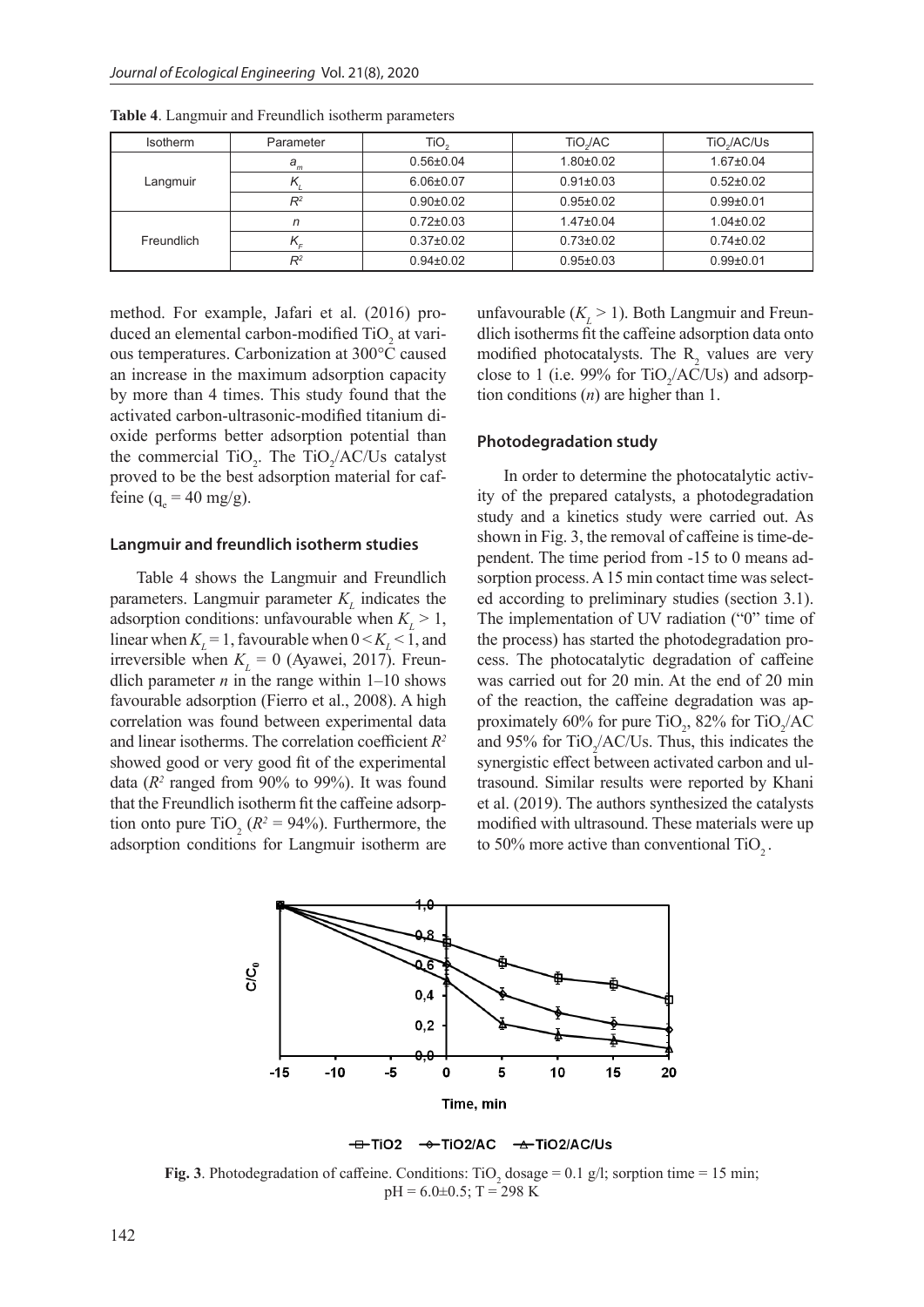The results indicated that in  $TiO_2/AC/Us$ system caffeine can be remarkably removed to a low level (approx. 80%) within 5 min, whereas in the  $TiO<sub>2</sub>$  system in only 35%. Moreover, photocatalysis carried out in the presence of modified photocatalysts requires a shorter degradation time compared to the processes carried out by i.e. Sacco et al. (2019).

Improved photocatalytic performance of modified photocatalysts may be explained in several ways. Enhanced adsorption of caffeine was possible due to the high specific surface area of TiO<sub>2</sub> covered by activated carbon; however, the better performance of the ultrasound modified catalyst is attributed to an acoustic cavitation of ultrasound waves. Ultrasounds alter the surface properties, such as surface area and particle size distribution; therefore, the amount of radicals generated during the process increased (Stucchi et al., 2018; Giannakoudakis et al., 2020). Moreover, ultrasounds limit the phenomenon of blocking active sites. The blocking active sites phenomenon is related with poor specific surface area and the generation of byproducts. The identification of intermediates was beyond the scope of this study.

In order to analyze the photodegradation kinetics of caffeine, pseudo-first-order and pseudo second-order reaction were investigated (Fig. 4). Taking into account the relationship between  $-ln(C/C_0)$ and reaction time, the two-stage oxidation process, which is a characteristic phenomenon, e.g. for heterogeneous oxidation processes (Covinich et al., 2018) was not found. The two-stage oxidation process is mainly attributed to the indirect reaction of oxygenating species with by-products or decreasing amount of radicals during the reaction.



**Fig. 4**. Kinetics of caffeine photodegradation (a – Langmuir-Hinshelwood; b – pseudo-second-order)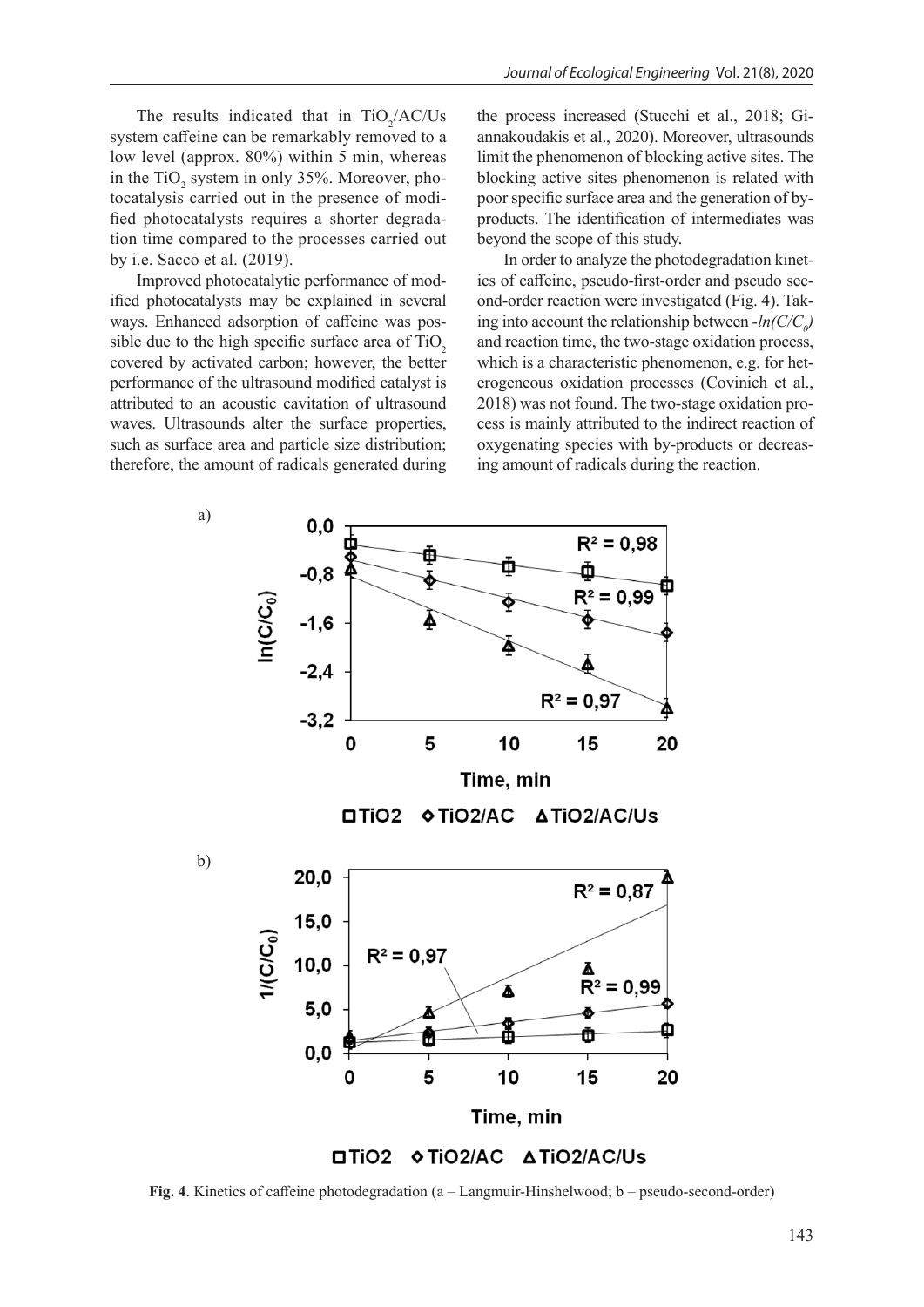| Model               | Parameter | Catalyst         |                      |                         |  |
|---------------------|-----------|------------------|----------------------|-------------------------|--|
|                     |           | TiO <sub>2</sub> | TiO <sub>2</sub> /AC | TiO <sub>2</sub> /AC/US |  |
| Pseudo-first-order  | k. 1/min  | 0.033            | 0.063                | 0.107                   |  |
|                     | $R^2$     | 0.98             | 0.99                 | 0.97                    |  |
|                     | k. 1/min  | 0.063            | 0.208                | 0.822                   |  |
| Pseudo-second-order | $R^2$     | 0.97             | 0.99                 | 0.87                    |  |

**Table 5**. Kinetic parameters of the photocatalysis

The presented parameters were calculated from the slopes of the plots and are presented in Table 5. As it was shown, both models are well fitted and show good or very good fit  $(R^2 > 87\%)$ . However, the pseudo-first-order model shows better fit to the experimental data  $(R^2 = 97-99\%)$ . Pseudo-first-order rate constant *k* becomes twice faster by activated carbon modification and 3.2-fold faster by combination of activated carbon and sonochemical treatment. These changes can be explained by particle size distribution, inhibition of nanoparticles agglomeration and inhibition of electron-hole recombination (Ambati & Gogate, 2018; Prasad et al., 2011).

# **CONCLUSION**

The effectiveness of the commercial titanium(IV) oxide and modified photocatalysts for the photocatalytic degradation of caffeine were studied. Modified catalysts were synthesized by activated carbon and sonochemical method using commercial  $TiO<sub>2</sub>$  as a starting material. It was observed that the physicochemical characteristics of caffeine influenced the uptake and photodegradation by photocatalysts. The results showed that the caffeine uptake by a modified catalyst followed both the Langmuir and Freundlich models. The general results of this study showed that  $TiO<sub>2</sub>$ modified with activated carbon and ultrasound promotes surface adsorption of caffeine with a maximum adsorption capacity and removal efficiency of 40 mg/g and 95%, respectively. In overall, the photodegradation of caffeine followed the pseudofirst-order kinetics. After 20 minutes of the photodegradation process, the following efficiency order was determined:  $TiO_2 < TiO_2/AC < TiO_2/AC/US$ .

# **REFERENCES**

1. Ambati R., Gogate P.R. 2018. Ultrasound Assisted Synthesis of Iron Doped TiO<sub>2</sub> Catalyst. Ultrasonics Sonochemistry, 40, Part A, 91–100. https://doi. org/10.1016/j.ultsonch.2017.07.002

- 2. Armenise S., Garcia-Bordeje E., Valverde J.L., Romeo E., Monzon A. 2013. A Langmuir-Hinshelwood approach to the kinetic modelling of catalytic ammonia decomposition in an integral reactor. Physical Chemistry Chemical Physics, 15, 12104–12117. https://doi.org/10.1039/C3CP50715G
- 3. Asenjo N.G., Santamaria R., Blanco C., Granda M., Alvarez P., Menendez R. 2013. Correct use of the Langmuir–Hinshelwood equation for proving the absence of a synergy effect in the photocatalytic degradation of phenol on a suspended mixture of titania and activated carbon. Carbon, 55, 62–69, https://doi.org/10.1016/j.carbon.2012.12.010
- 4. Ayawei N. 2017. Modelling and interpretation of adsorption isotherms. Journal of Chemistry, 2017, 3039817. https://doi.org/10.1155/2017/3039817
- 5. Bel Hadjltaief H., Omri A., Zina M.B., Da Costa P., Galvez M.E. 2016. Titanium dioxide supported on different porous materials as photocatalyst for the degradation of methyl green in wastewaters. Advances in Materials Science and Engineering, 2015, 759853, 1–10. http://dx.doi. org/10.1155/2015/759853
- 6. Bulychev N.A. 2019. Surface modification of titanium dioxide under ultrasonic treatment. International Journal of Recent Technology and Engineering, 8(4), 4137–4140. https://doi.org/ 10.35940/ ijrte.C5900.118419
- 7. Chu K.H., Al-Hamadani Y.A.J., Park C.M., Lee G., Jang M., Jang A., Her N., Son A., Yoon Y. 2017. Ultrasonic treatment of endocrine disrupting compounds, pharmaceuticals, and personal care products in water: a review. Chemical Engineering Journal, 327, 629–647. https://doi.org/10.1016/j.cej.2017.06.137
- 8. Covinich L., Felissia F., Massa P., Fenoglio R., Area M.C. 2018. Kinetic modeling of a heterogeneous Fenton-type oxidative treatment of complex industrial effluent. International Journal of Industrial Chemistry, 9, 215–229. https://doi.org/10.1007/ s40090–018–0151–6
- 9. Deng Y., Zhao R. 2015. Advanced oxidation processes (AOPs) in wastewater treatment. Water Pollution, 1, 167–176. https://doi.org/10.1007/ s40726–015–0015-z
- 10. Ghosh M., Manoli K., Shen X., Wang J., Ray A.K. 2019. Solar photocatalytic degradation of caffeine with dioxide and zinc oxide nanoparticles. Journal of Photochemistry and Photobiology A: Chemistry, 377, 1–7. ttps://doi.org/10.1016/j.